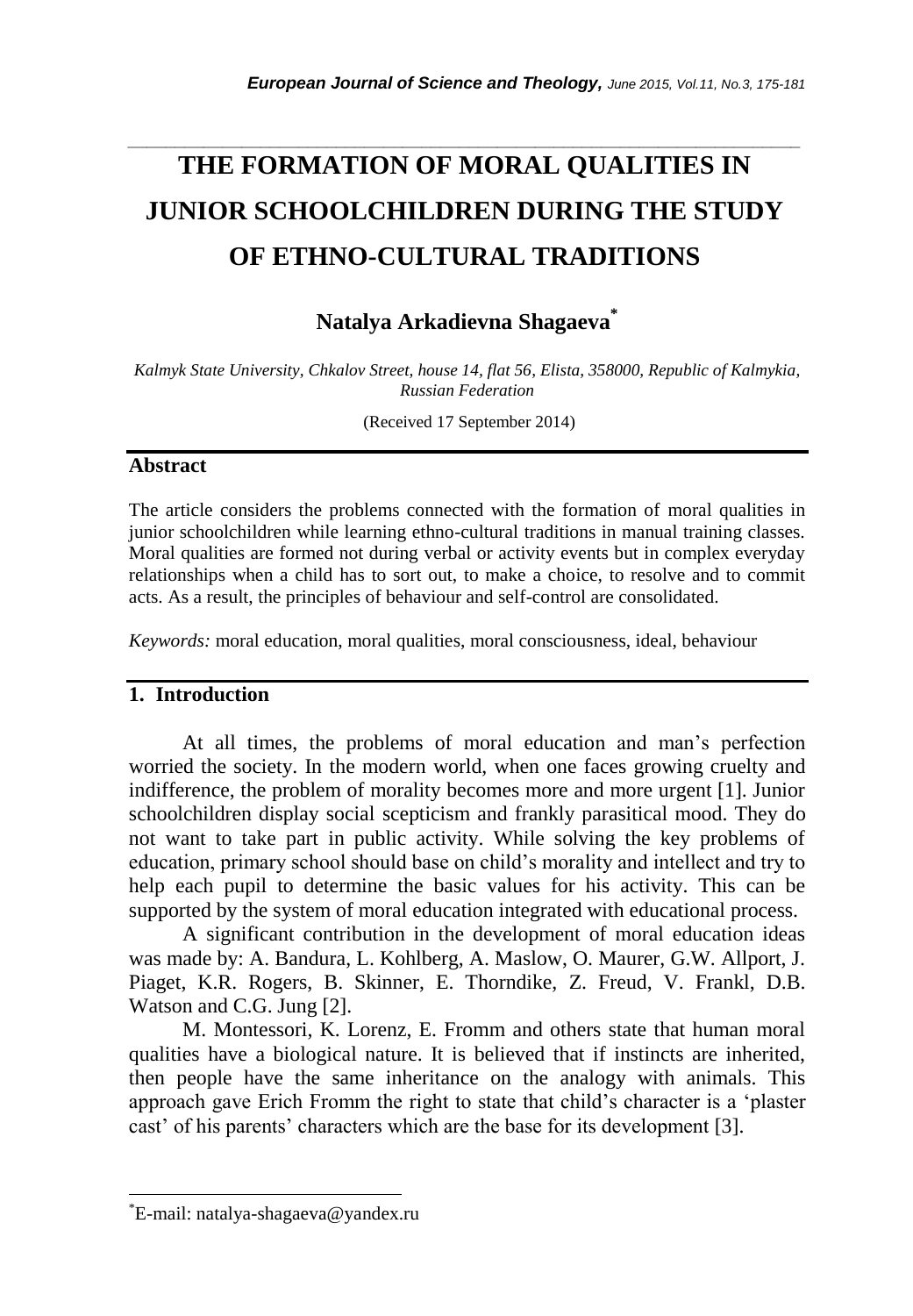In the opinion of C.A. Helvetius, D. Diderot, J.-J. Rousseau and others, environment is the determining factor for the development and formation of personality. C. Helvetius stated that people are not born but become what they are [4].

## **2. Main part**

The authors conducted an experimental research on the basis of school No. 4 in Elista, the Republic of Kalmykia. The students of two  $3<sup>rd</sup>$  form classes took part in the research. Supervising teachers were Svetlana Dgodgina and Svetlana Tsebekova. The research was to determine the formation system for moral qualities in junior schoolchildren in manual training classes.

The research tasks included: problem concretization, making the formulations for the hypothesis more precise, choosing diagnostic techniques, working out the plan and program for the experiment, data processing, findings formulation.

In accordance with the tasks and goals of the research, the following 3 experiment stages were planned and performed:

- Stage I ascertaining. The moral qualities of schoolchildren are diagnosed by observing their behaviour, analyzing their creative work, talking and using the method of M. Rokeach [5].
- Stage II forming. The system of manual training classes is worked out on the basis of moral principles used by the Kalmyk ethnos for troubleshooting in the moral education of junior schoolchildren.
- Stage III controlling. Moral notions are again diagnosed with the help of diagnostic methods in the experimental group.

The first stage of the research was to ascertain the initial level of children"s knowledge about moral qualities based on their personal experience.

The following methods were used to diagnose the moral qualities of junior schoolchildren: a story, an observation, a talk and a survey. The authors used the methods of M. Rokeach and the modified method of M.I. Shilova [6]. A list of moral qualities (values) with a short detailing served as the stimulus material in this method. In this method, the instrumental values were defined as the understanding of what behaviour model prevails in any situation – from the personal and social points of view.

The applied method revealed that the indications of the second-level of moral and volitional qualities prevail in the control and experimental group. The most pronounced moral qualities formatting in junior schoolchildren of this group include social relations, attitude to manual labour and to people. It is necessary to pay attention to how children"s attitude to labour and team develops.

It was important to get to know what content junior schoolchildren put in such qualities as kindness, honesty, justice and so on, and how they use them. The following form of work was proposed. Some notions, for example "good" or 'kindness', were written on a blackboard in big letters with coloured chalk. Then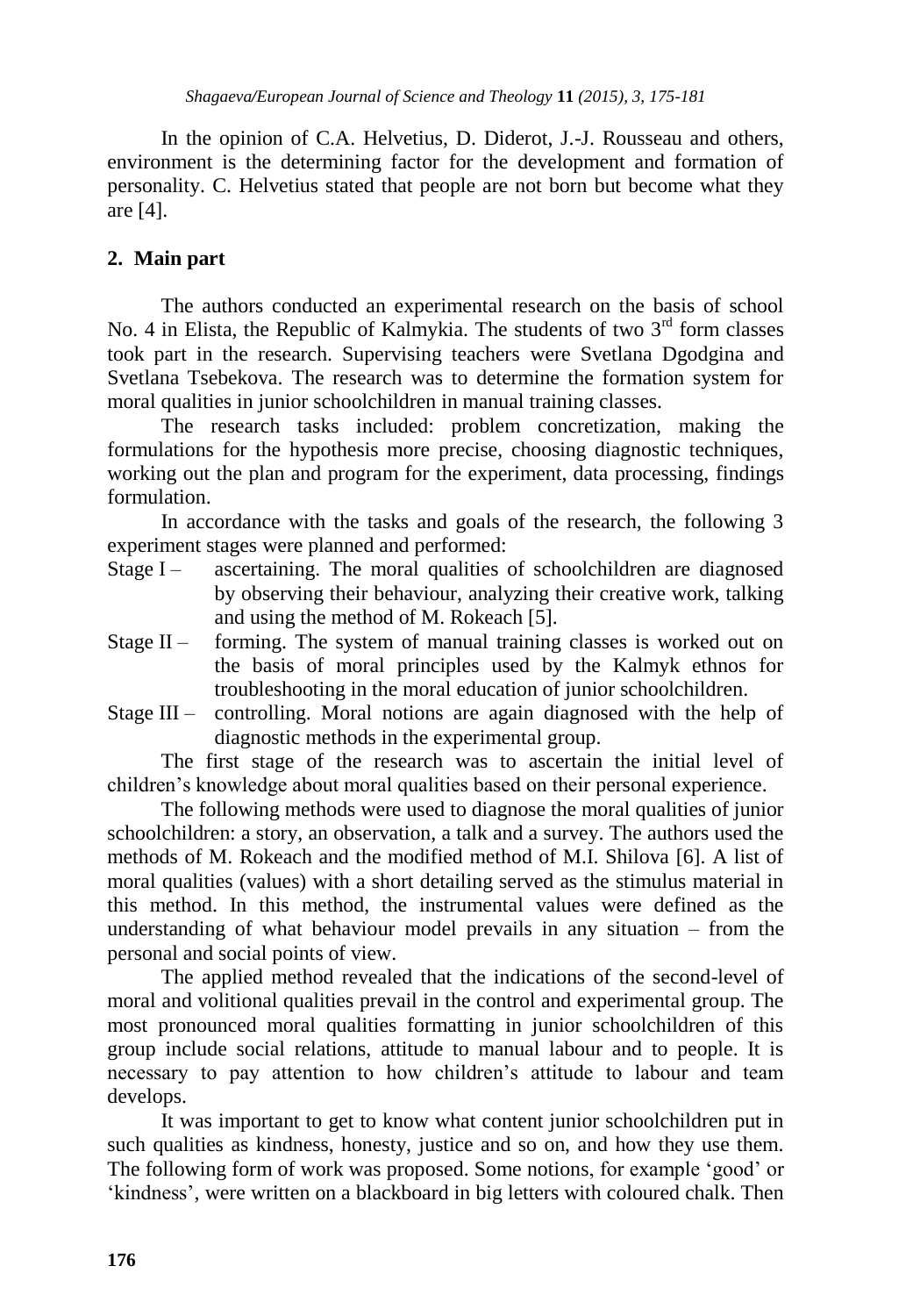this quality was discussed by the group. All correct statements of students were also written on the blackboard but with another colour and in certain order. Children expressed the following characteristics: "He helps other people", "He is not indifferent'; 'He will not come by if someone is in trouble. He will help him'; 'He can sympathize'; 'He is happy when someone is happy'; 'He is openhearted'; 'He shares things, food and joy with others'; 'He gives alms'; 'He does not laugh at someone's misfortune'; 'He is unhappy when someone is unhappy. He will intercede for those who are offended'; 'He will give a tip if something goes wrong'; 'He can forgive'; 'He does not remember the bad and offences'; "He will help, caress and say kindly words"; "He is not greedy"; "He has respect for seniors'; 'He helps small children'; 'He does not tease'. While discussing the qualities, schoolchildren recollected examples from their life or sometimes from Kalmyk takes, movies. They commented their statements as possible. Thus, little by little, 'The Book of Qualities' was created.

Gradually, a kind of explanatory dictionary was created. Here is one dictionary entry: "Justice is when everything is distributed equally, when one does not take the best and biggest part for himself; when all play by turn, count themselves and do not reach forward; when the main person is chosen for his qualities; when in quarrel there is a fair judgement who is right and who is wrong, etc.". Schoolchildren selected Kalmyk proverbs and sayings for each value quality ('It is good to live with a kind"; "It is good to live in kindness"; "Hurry for a good deed, the bad one will fast itself"; "Kind people live on Earth"; "The kind deserves fond memories") [7].

Among other work forms in this field, there are the continuation of unfinished statements ("Honesty is…"), a circle letter, a secret list of values, writing tales about these values and game "Me and my values".

Obviously, one cannot speak about the complete setting of moral qualities. Junior schoolchildren are at the phase of choice and comprehension. At the same time the method helps to work out a foundation for personality. Maybe, it is necessary to know how children"s understanding of surrounding world, people and life values develops. It should be noted that moral qualities mean the preference or rejection of certain examples and social and moral ideals. Unfortunately, sometimes children"s ideal and example is not a romantic hero but an omnipotent and ruthless superman.

The analyses of ideals junior schoolchildren have showed the following. The pupils of three classes rarely name a concrete hero. Usually they create a generalized image of a perfect man ("I wish I was a person who knows much and has many skills, who has time for everything and gains his objects. He should not be afraid of difficulties. He should get over them" (K. Aldar); "I would like to be like one who is reasonable, reserved, who thinks not only about himself but about others" (I. Basan). Schoolchildren mark out individuality, originality and otherness: "I think every person should be individual. If all people are the same, it would be boring" (K. Kolya). About 30% of children see their ideal in their classmates and friends. They are more reasonable, clean and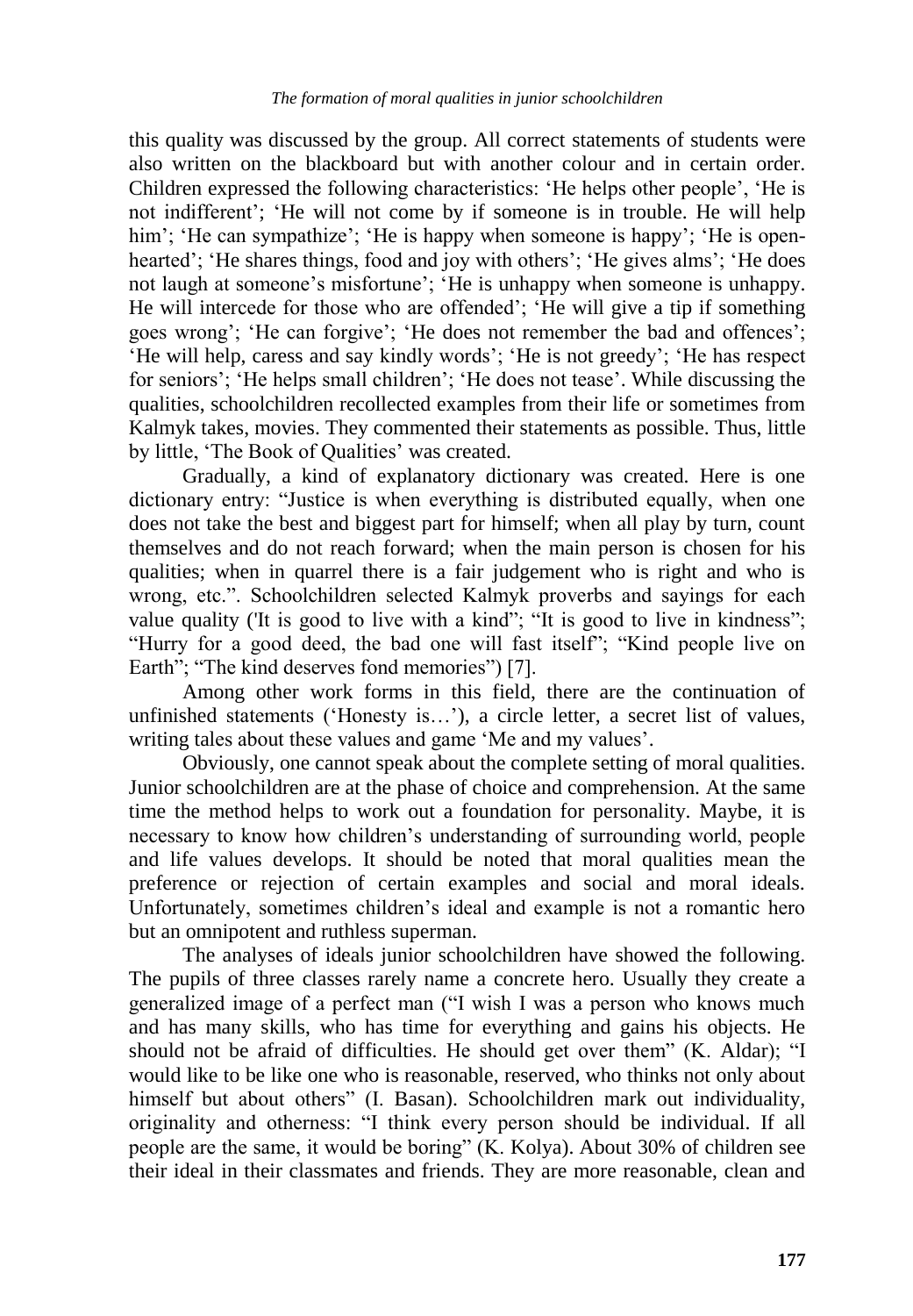responsible. They control their behaviour better. "You should always think about your behaviour, then you will be an example" (E. Bakur).

The analyses of received materials, children"s essays and statements made the authors conclude that junior schoolchildren see the example of heroes in people with strongly expressed positive qualities and such general values as kindness, family, honesty, decency, etc.

The formation level of moral qualities in junior schoolchildren allows dividing them in several groups. The enough level (10%) is characterized by a more precise amount of knowledge about moral qualities; the skill to give a content description of qualities; the ability to give real examples corresponding to one or another quality; the ability to use knowledge in real life; the presence of personal opinion; the comprehension of moral feelings; the developed empathy. The acceptable level (33%) is characterized by a certain amount of knowledge about moral qualities; the ability to give life examples; fuzzy personal opinion; underdeveloped moral qualities; situational behaviour; the medium level of empathy. Junior schoolchildren with unstable level (34%) have unsystematic superficial knowledge about moral qualities; unconscious behaviour; fuzzy value judgments; negative behaviour; unstable empathy. The group of schoolchildren with negative level (23%) is the smallest one. It is characterized by fuzzy unsystematic knowledge of general human values; the absence of personal value judgments; unstable moral feelings; stable negative behaviour; low empathy.

So, the diagnostics of formation level of moral qualities among junior schoolchildren showed that pupils in the control and experimental group have prevailing indications of the second-level of moral and volitional qualities: a child displays low independence; he cannot always control his activity and moral position. The most expressive qualities of the formed morality among schoolchildren are the attitude to society, people and manual labour. An attention should be paid to the development of children"s attitude to labour and team.

The forming stage of the experiment was performed in the experimental group. At this stage, again there were a number of manual training classes where the authors used Kalmyk traditions and oral folk arts (proverbs, sayings, tales and their analysis), and also problem questions [8].

Manual training classes in the  $3<sup>rd</sup>$  form on subject 'Paper materials' are the activating block for the formation of moral qualities in junior schoolchildren. The goals are achieved by the following educational forms: a talk, reading tales, an excursion, practical tasks, making handicrafts.

The formation of moral qualities in junior schoolchildren during manual training classes promotes:

- 1. Revealing the essence of personal moral qualities with the help of talks on the following topics: "What does it mean to be careful and diligent?"; 'Learn to do everything yourself'; 'My native land'.
- 2. The establishment of friendly relationships in children"s group; the acquaintance with such qualities as justice and benevolence.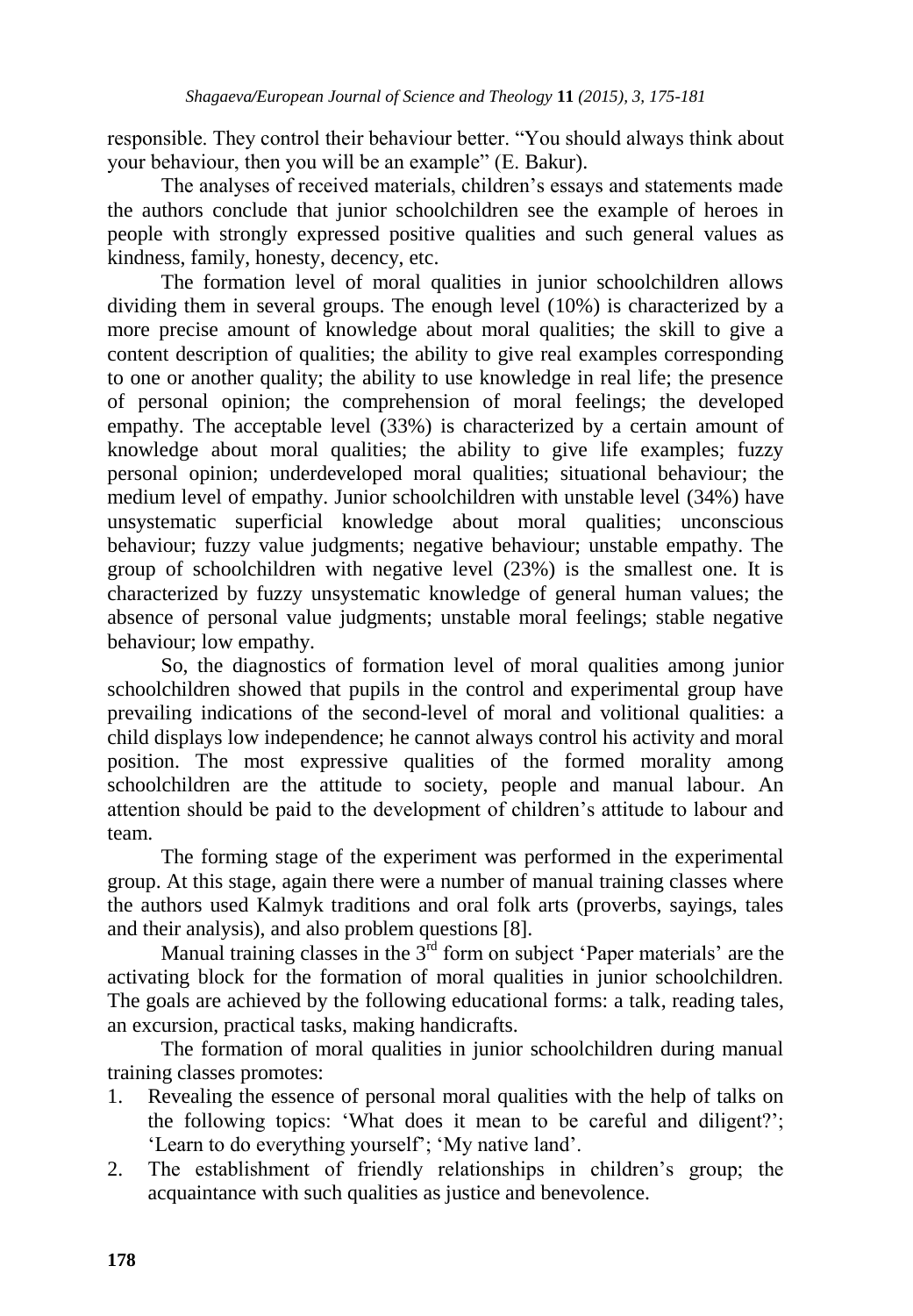- 3. The formation of children"s moral qualities during the acquaintance with folklore.
- 4. Friendship and concordance in team work.

The peculiarity of this lesson is that the love for the native land and the respect for traditions are formed in pupils on the basis of learned material.

The kernel of oral folk arts or the main idea of tales is in a moral lesson and moral guidelines put in children"s souls. These guidelines include such moral qualities as kindness, cheerfulness, responsibility, boldness, strong will, honesty and consideration. The works of oral folk arts do not contain directions but hidden precepts which will form these person"s moral qualities in time.

Hence: moral education is possible through all kinds of oral folk arts because their content is determined by morality and allows bring actions of heroes in correlation with moral standards.

Manual training lessons based on local history, geography and culture also are of educational value. They have ample possibilities for the unity of a child with native environment, the upbringing of a careful attitude to it.

Information about the nature of mother land should be introduced into manual training classes in primary school. It may be done during an introductory conversation when a teacher asks children to recollect the names of familiar trees and flowers which surround them in life. For example, schoolchildren are asked to make an appliqué depicting steppes. The main meaning of the task is to make a colourful decorative picture – to compile a composition and find an interesting colour score. Pupils can use the beauty and harmony of natural forms could be seen in steppe to create an expressive image. Teacher helps them to see these forms, to notice, to feel deeply their special beauty and expression and to understand what means can be used to intensify all this and to transform real observations into an individual image.

Meeting with the world of native environment develops children"s understanding of surrounding world, makes them look attentively at various phenomena and protect the integrity of perception while creating an image of nature (the uniqueness, beauty and harmony of natural forms).

Team work gives children a lot of joy by its coordination and clear arrangement. Schoolchildren display the readiness to help each other and the interest in the result of collaboration. They train such skills as the ability to plan their work with a glance at the overall objective and to distribute operations. Group work forms friendly and benevolent relationships, mutual aid, collaboration, brotherhood and comradeship.

The goal of the control experiment is to ascertain how the system of lessons based on Kalmyk traditions influences the efficiency of moral education in primary school which can increase during the program. At this stage, the authors again used the method of M. Rokeach.

The control stage of the experiment showed that there are more children with the enough level of knowledge about ethno-cultural traditions in the experimental group. Qualitative changes in children"s activity are characterized by the following: the increase in knowledge about morality; changed number of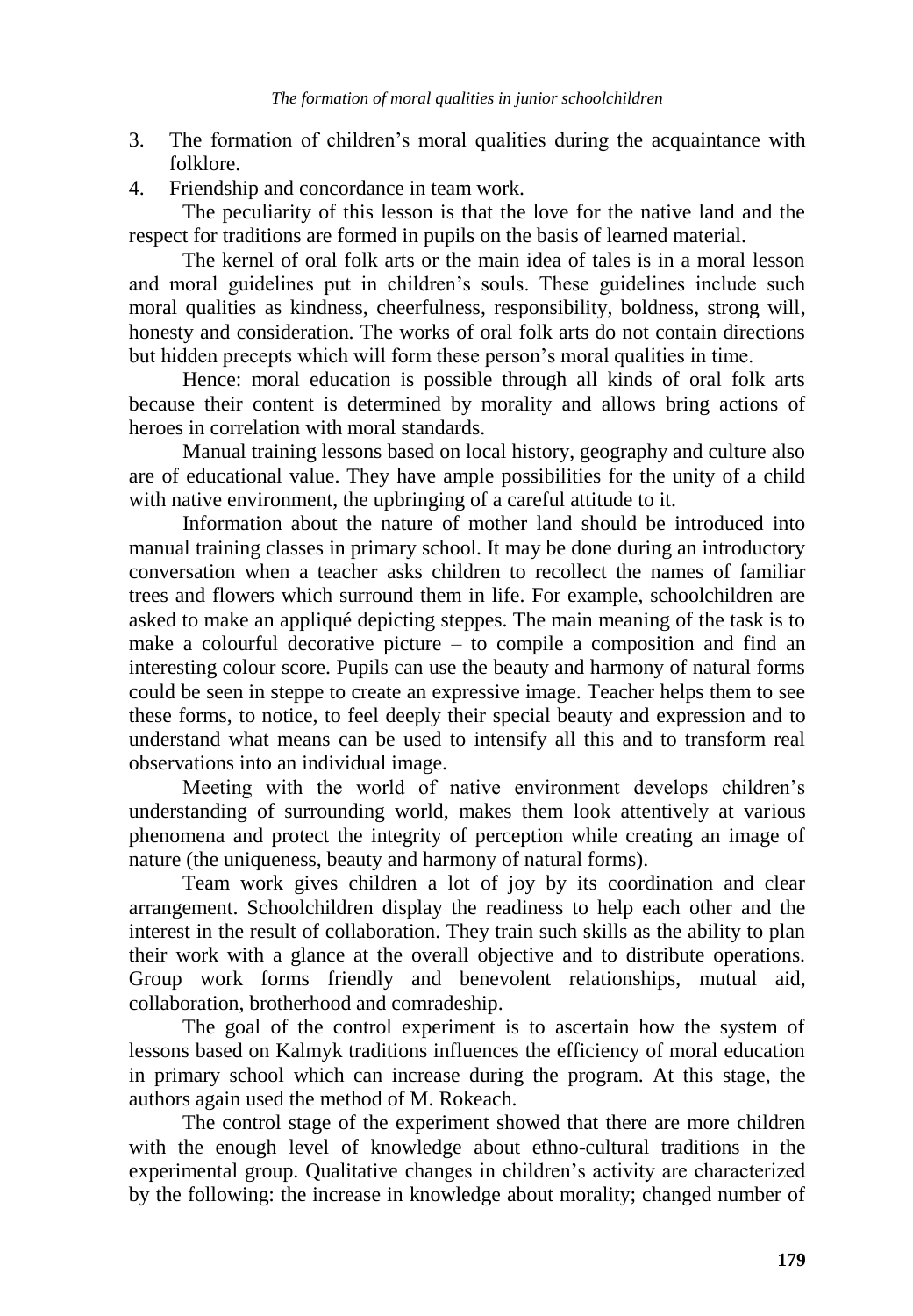life examples corresponding to one or another quality; the increasing subtlety of analysis; the sensibility of moral feelings; the ability to use folk traditions in life; the presence of personal judgments.

The repeated application of Shilova"s method revealed changed indications in moral education of junior schoolchildren. Let us check the achieved results of the diagnostics. First of all, we will analyze the changes in moral experience of children from the  $3<sup>rd</sup>$  form A. Like it was at the first stage of the experiment, the children were divided into three groups – with a low, medium and high level of moral experience. However, their quantitative composition changed.

In the experimental  $3<sup>rd</sup>$  form B, the number of pupils with low level of moral experience makes up 16% of the sample, with medium level  $-57%$  and with high level  $-27\%$ .

The comparison with the first stage revealed that the group of pupils with low level decreased by 27%; with medium level increased by 7%; with high level increased by 20%. A more detailed comparison allowed tracing the change of the number of pupils in groups with different level between the first and the second stages of the experiment. In general, 44% of tested children changed their position and got into groups with a high level of moral experience. This fact shows that the moral experience of pupils from the  $3<sup>rd</sup>$  form B achieved a high level of development.

A small part of tested children had certain qualities of moral experience. The main thing is that children argued their answers and improved their focus on the content of a moral standard. Besides, they improved their skills in accentuating a moral problem in situations of moral choice. The perception of actions became discussable not only towards another person but also towards oneself.

In control class (3A), there were not detected any qualitative or quantitative changes (in comparison with the results of the first stage). This makes it possible to conclude that the increase of moral experience in the experimental  $3<sup>rd</sup>$  class B is a result of a purposeful educational activity.

The conducted research revealed changes in the formation level of children"s moral ideas.

The research showed that the moral qualities of junior schoolchildren are very diverse. Elements that prevail in pupils" moral consciousness are determined by certain conditions and teacher"s advice and demands. Primary schoolchildren mostly treat adults with confidence. They began to actively and freely sort out in various life situations, but their judgments for actions are often situational. While researching the moral education of children, one should consider their age-specific and psycho-social peculiarities.

## **3. Conclusions**

The results of the research showed that children"s moral breeding corresponds to the age peculiarities of junior schoolchildren. Many of pupils